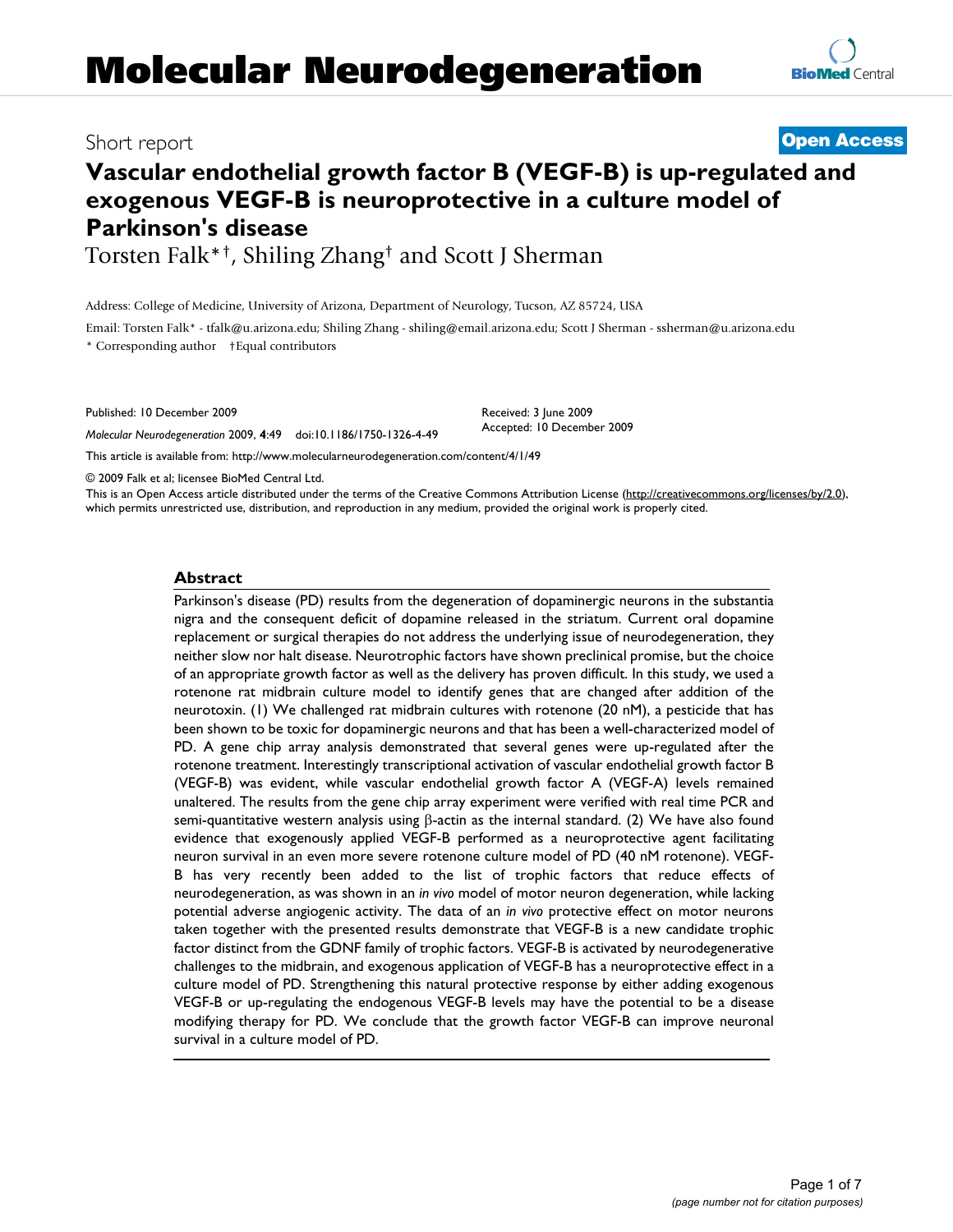### **Findings**

The two most pressing therapeutic challenges in PD are to (1) provide a stable level of dopamine replacement and (2) slow disease progression [1-4]. Neurotrophic growth factors such as the glial-derived neurotrophic factor (GDNF), neurturin, FGF-2 and others, have shown great promise in experimental models of PD [5,6]. The hope is that using these factors in human PD could provide a potent disease-modifying therapy; however, clinical development of these agents is problematic [5]. Intracerebroventricular administration of GDNF via a micro pump [7] and neurturin delivery via viral vector-mediated gene transfer [8] ultimately failed in Phase II clinical trials. These disappointing results despite robust preclinical data could be due to problems with the delivery method or choice of neurotrophic factor.

One path to identify new potential modifiers of PD is by using gene chip arrays utilizing *in vitro* and *in vivo* models of PD. In this study, to identify candidate genes, we challenged rat midbrain cultures with rotenone, a pesticide that has been shown to be toxic for dopaminergic neurons and that has been a well-characterized model of PD [9,10].

Timed-pregnant Sprague-Dawley rats were anesthetized by exposure to  $CO<sub>2</sub>$  and sacrificed. Fetuses were removed at E17, anesthetized by cooling on ice, decapitated, and the midbrain was dissected. Details of the methods have been reported [11,12]. Tissue culture media and sera were obtained from Gibco-BRL, Grand Island, NY. The procedure was approved by the IACUC at the University of Arizona and conformed to the guidelines of the National Institutes of Health. The number of animals used and their suffering was minimized. We developed protocols *in vitro* using rotenone (Sigma-Aldrich, St. Louis, MO) to produce damage to dopaminergic neurons by adding it at the indicated concentrations at day 6 in culture. In previous work [11], an initial rotenone concentration response curve was established and the LD50 for 5 day exposure was found to be 25-50 nM. We chose to look at a slightly lower concentration of rotenone (20 nM), since we were interested in changes in mRNA before the cells are lost. We isolated the mRNA of 11 day old cultures 5 days after the rotenone challenge, and of untreated control cultures, before performing a gene array analysis (n = 3 separate experiments). The RNA isolation was done with the Qiagen RNA kit (Qiagen, Valencia, CA), using the manufacturers protocol. The gene array analysis was carried out using the GeneChip Rat Genome 230 2.0 Array (Affymetrics, Santa Clara, CA) and standard procedure. Data was analysed using the limma software package [13,14].

Thirty-eight genes were up-regulated (using adjusted  $P =$ 0.025 and  $B = 2.5$  as cutoff value; Table 1) after the roten-

 $\star$  $\overline{2}$ Fold change in transcript  $1.5$ 1  $0.5$  $\bf{0}$ control

### Figure 1

**Up-regulation of VEGF-B transcript, but not of VEGF-A transcript, after rotenone (20 nM) treatment of midbrain cultures**. The fold-increase of transcript vs. control as determined with real time PCR is shown as mean ± s.e.m for VEGF-B (black bar) and VEGF-A (shaded bar); n = 7 separate experiments. Mean fold changes in rotenone-treated cultures compared to control (± s.e.m.) were: VEGF-B = 1.65 ± 0.29; P = 0.026; VEGF-A = 1.25 ±  $0.20$ ; P = 0.40. Statistical significance was determined by a two-tail t test of ΔΔCt and difference from control is depicted by an asterisk. Oligonucleotide Primers from Applied Biosystems Inc., Foster City, CA were used: VEGF-A (Rn01511602\_m1); VEGF-B (Rn01454585\_g1); β-actin (Rn00667869\_m1). The TaqMan® MGB probe used at a concentration of 5 μM, comprised of a FAM™ reporter dye at the 5' end and a nonfluorescent quencher at the 3' end of the probe. The solution also contained the necessary primers at a concentration of 18 μM each.

one treatment, and transcriptional activation of VEGF-B, but not of VEGF-A was evident. The results from the gene chip array experiment were verified with real time PCR (Figure 1), using β-actin as internal standard. Oligonucleotide primer sets that had been previously optimized for quantitative PCR. The PCR was perfomed on an ABI 7300 system (Applied Biosystems Inc., Foster City, CA).

To further validate these results a semi-quantitative western analysis was conducted. This experiment demonstrated an increase in protein expression of VEGF-B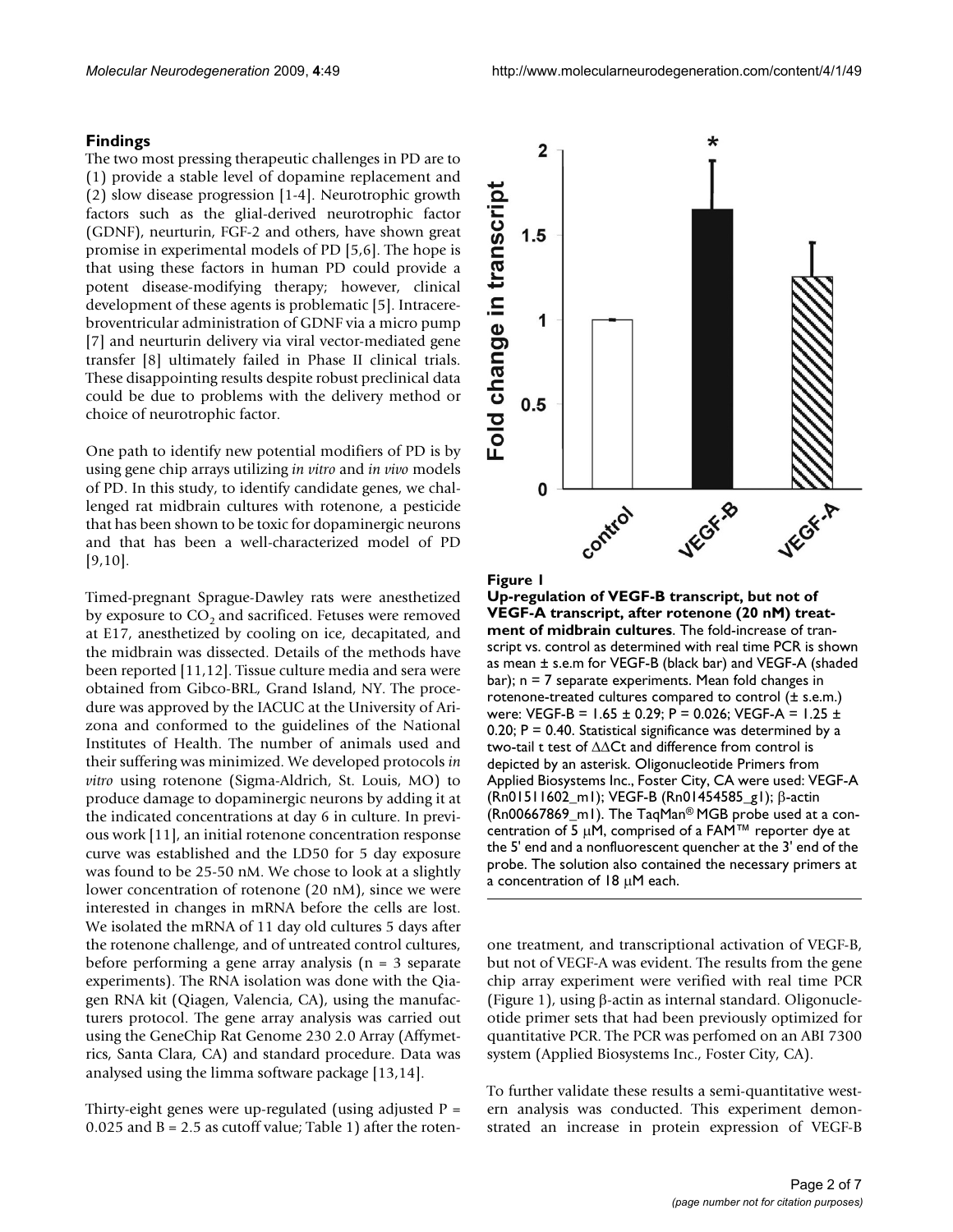| gene_id              | ID           | adj. P value | <b>B</b> value |
|----------------------|--------------|--------------|----------------|
| Atf5                 | NM_172336    | 3.39E-05     | 9.733544       |
| RGD1561519_predicted | NM_001109112 | 0.003306     | 6.712279       |
| Asns                 | U07201       | 0.003466     | 6.388728       |
| LOC690315            | NM_001109577 | 0.004486     | 5.986556       |
| SIc7a5               | NM_017353    | 0.006186     | 5.572276       |
| Sdf2ll_predicted     | NM_001109433 | 0.007716     | 5.109109       |
| Lcels_predicted      | XM 001066389 | 0.007716     | 5.029038       |
| SIc7a3               | NM_017217    | 0.0086       | 4.713449       |
| Klhl6_predicted      | NM_001105867 | 0.0086       | 4.684208       |
| Ns5atp9              | NM 201418    | 0.008757     | 4.59833        |
| Mrc1_predicted       | NM 001106123 | 0.009356     | 4.427766       |
| Lrrc33               | NM_001024995 | 0.009356     | 4.41691        |
| LOC290651            | NM 001013880 | 0.010522     | 4.201058       |
| Pycs_predicted       | NM_001108524 | 0.010522     | 4.140525       |
| Vegfb                | NM_053549    | 0.010522     | 4.090442       |
| Shmt2                | NM_001008322 | 0.010522     | 4.077214       |
| Ncfl                 | NM_053734    | 0.010522     | 4.063953       |
| Aldh112_predicted    | XM_235005    | 0.01345      | 3.812624       |
| Mmp9                 | NM_031055    | 0.015332     | 3.603003       |
| Dnajc3               | NM_022232    | 0.015332     | 3.583457       |
| Dpp7                 | NM_031973    | 0.015332     | 3.516206       |
| <b>H</b> mgcr        | NM_013134    | 0.015332     | 3.509113       |
| Gpnmb                | NM 133298    | 0.015786     | 3.39472        |
| Cndp2                | NM 001010920 | 0.015786     | 3.37061        |
| Pcp4                 | M24852       | 0.015786     | 3.355451       |
| LOC680308            | NM_001109398 | 0.016276     | 3.29948        |
| <b>Txnip</b>         | NM_001008767 | 0.017441     | 3.210653       |
| <b>Eprs</b>          | NM_001024238 | 0.018104     | 3.150337       |
| Tm6sfl_predicted     | NM_001108490 | 0.019731     | 3.047957       |
| Calr                 | NM_022399    | 0.020863     | 2.959711       |
| RGD1564553_predicted | XM_577290    | 0.021343     | 2.854501       |
| Yars                 | NM_001025696 | 0.02214      | 2.778994       |
| RGD1564228_predicted | XM_001081442 | 0.02214      | 2.776624       |
| lgfl                 | NM_178866    | 0.022922     | 2.701602       |
| Hexb                 | NM_001011946 | 0.022922     | 2.681626       |
| Myolf_predicted      | NM_001108076 | 0.023081     | 2.655012       |
| Cd180 predicted      | NM 001106405 | 0.024702     | 2.574536       |

**Table 1: List of the highest up-regulated genes in the gene array after rotenone treatment**

List of the top 38 up-regulated genes in the gene array after rotenone treatment (genes with significance values of both the adjusted  $P \le 0.025$  and the false discovery rate log-odds score B>2.5 were included in the Table; n = 3 separate experiments). The P value is based upon a t test of the average ratio of expression values for the treated and untreated samples and adjusted for multiple testing using the false discovery rate, as implemented in the Bioconductor limma library [http://www.bioconductor.org.](http://www.bioconductor.org) B is the false discovery rate expressed as a log odds score, so  $B = 3$ means that there is 5% chance of being incorrect. VEGF-B is ranked 15th highest, and the B = 4.09 correlates to >98% chance that treatment is different form control. MMP9 is ranked 19<sup>th</sup>, and the B value = 3.60 correlates to >97% chance that treatment is different form control.

**Cd68** NM\_001031638 0.025665 2.501227

relative to the housekeeping β-actin protein after rotenone reaching significance at 25 nM rotenone. The highest rotenone concentration (40 nM) did lead to the highest expression of VEGF-B (Figure 2A and 2B).

With all techniques we saw a significant increase of VEGF-B after rotenone challenge, while there wass no significant change in VEGF-A mRNA level. This struck our interest in light of the recently published results from Poesen et al., 2008 [15], proving VEGF-B to be an inducible trophic factor in a model of neurodegeneration of motor neurons.

VEGF-B is a member of the VEGF-family of trophic factors [16,17]. VEGF-A is the best studied member due to its strong angiogenic activity and potential for cardiovascular and cancer research [18]. VEGF-A is up-regulated in the substantia nigra but not in the striatum of PD patients [19]. VEGF-B, on the other hand, stimulates proliferation of neuronal cultures *in vitro* [20], and has not been investigated in PD. VEGF-B has also recently been shown to be neuroprotective in motor neuron degeneration *in vivo* [15]. It had previously been shown to inhibit apoptosis and having only minimal angiogenic activity [21] while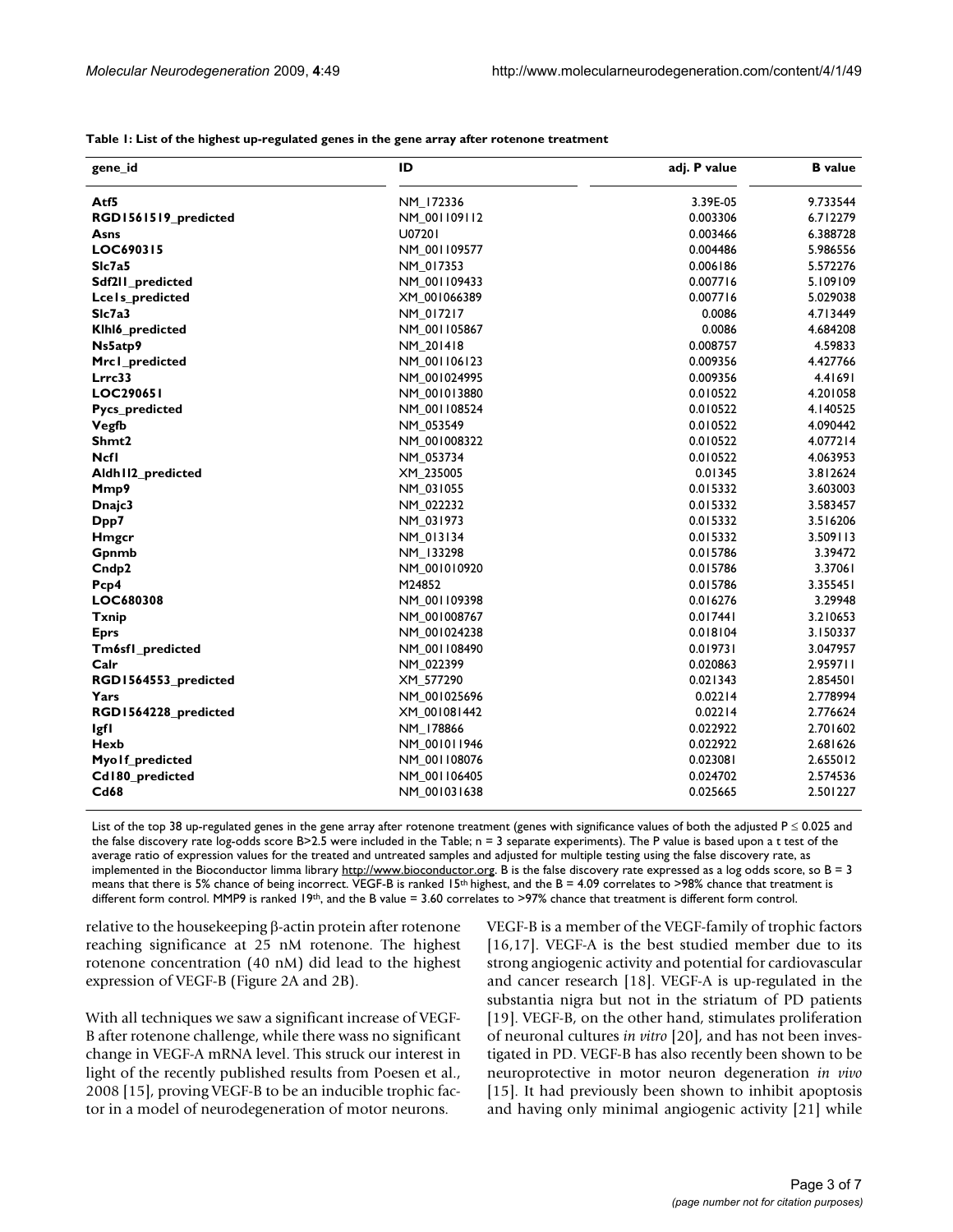

### **Figure 2**

**Semi-quantitative western analysis of VEGF-B expression**. Midbrain cultures were exposed to 3 concentration of rotenone (16 nM, 25 nM and 40 nM) for 5 days. Protein was isolated and a western analysis was performed using a procedure previously published [32]. We used the expression of the house keeping β-actin protein (anti-β-actin antibody from Sigma-Aldrich, St. Louis, MO) as the internal standard for the relative quantification of VEGF-B protein levels (anti-VEGF-B antibody from Santa Cruz Biotechnology, Santa Cruz, CA). A concentration-dependent increase in VEGF-B protein level was evident. In (**A**) example western blots for VEGF-B (on the left) and β-actin (on the right) are shown; the samples were run in triplicate. This was repeated with 3 separate preparations. The summary graph in (**B**) depicts the mean relative VEGF-B level (± s.e.m.) that was determined by densitometry using Image-J (Wayne Rasband, Bethesda, MD). Statistical significant differences from control were determined by one-way ANOVA followed by a Fisher LSD post hoc test, and are depicted by asterisks (\*P < 0.05, \*\*P < 0.001). 40 nM rotenone induced a significantly greater increase than 16 nM and 25 nM rotenone (\*P < 0.05). The statistical analyses were conducted using SPSS software, version 16.0 for Windows (SPSS, Chicago, IL).

being critical to survival of the blood vessels [22]. This is important since efforts to use VEGF-A as a neurotrophic or a neuroprotective factor had been hampered by the strong angiogenic activity. Although neuroprotective effects of VEGF-A expressed by cells or viral vectors in models of PD were reported [23-25], they were over-shadowed by detrimental effects such as edema, ventriculomegaly [26] and disruption of the blood brain barrier [27]. These negative side effects were not seen when using VEGF-B *in vivo* [15]. Interestingly, the neuroprotective effect of VEGF-B *in vivo* was also restricted to pathological conditions. Mice lacking VEGF-B displayed normal motor behavior, but, when challenged in a model of neurodegeneration, they displayed a more severe form of motor degeneration [15]. Loss of VEGF-B also enlarges stroke [20]. These data suggest that VEGF-B plays a role in compensations for natural disease processes of the nervous system. It does so by binding to its only receptor VEGFR1 [18], a receptor with not yet delineated downstream signaling events. Further analysis of our gene array data showed the only up-regulated gene with known interaction with VEGF-B was matrix metallopeptidase 9 (MMP9). VEGFR1 signaling has been previously linked to the induction of MMP9 in lung endothelial cells [28] suggesting a potential role of MMP9 in the effects of VEGF-B that should be further investigated.

The fact that dopaminergic neurons make up less than 5% of the cells in our midbrain preparation argues against an up-regulation of VEGF-B only in dopaminergic neurons. We therefore hypothesize that the VEGF-B may be released by the astroglia in the preparation rather than the dopaminergic neurons themselves. Further evidence supporting this hypothesis comes from recent experiments where rotenone treatment *in vivo* did not cause transcriptional activation of VEGF-B in dopaminergic neurons analyzed after laser-capture microdissection [29]. In addition, under healthy conditions, motor neurons express VEGF-B to maintain neuroprotection in an autocrine manner, whereas astrocytes may express VEGF-B after injury to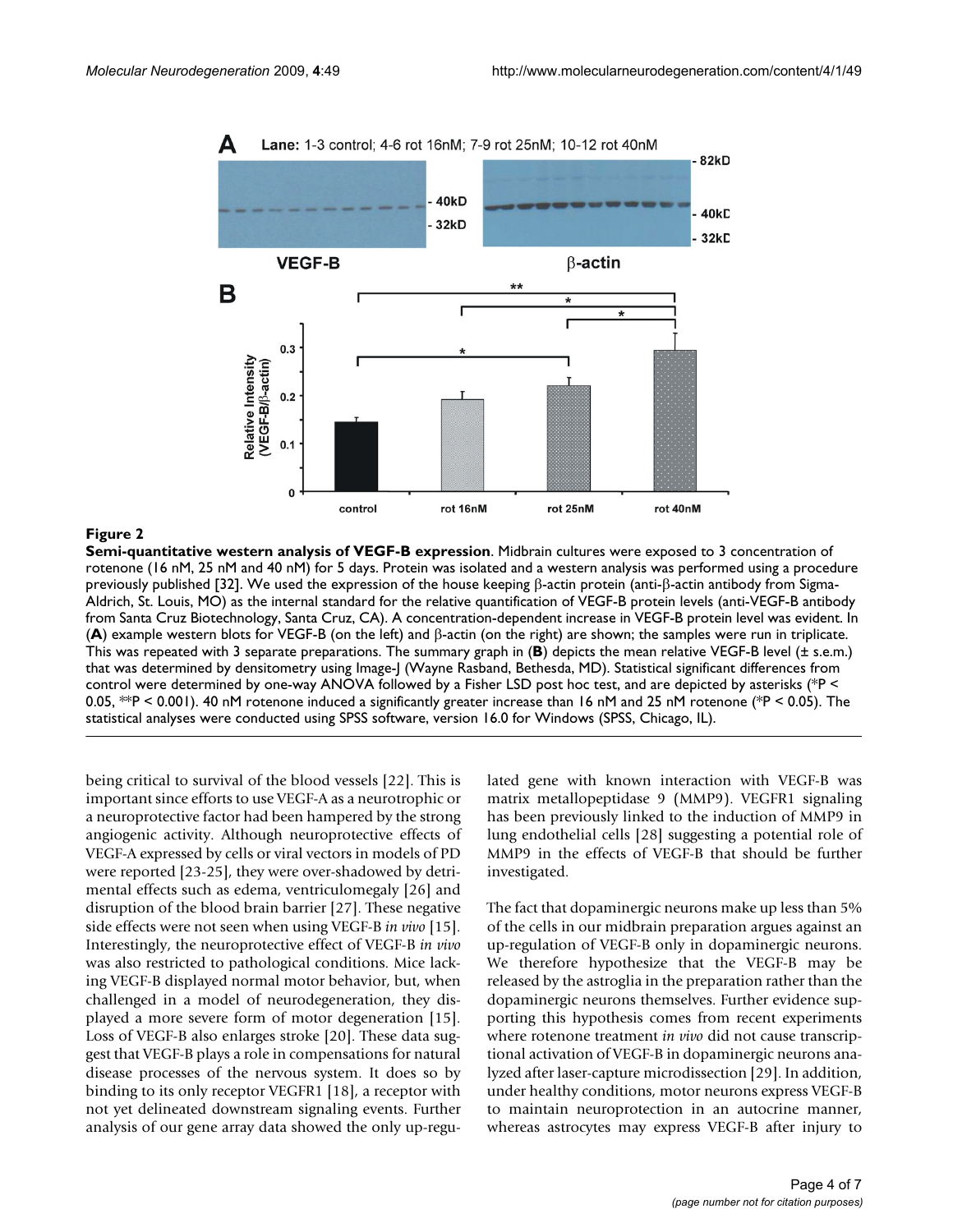

**(A) Neurotrophic effect of VEGF-B167 on cultured rat midbrain dopaminergic neurons**. Mean count (± s.e.m.) of TH-positive neurons after immunocytochemical staining is plotted. Fluorescent images were acquired digitally on an Olympus IX70 inverted microscope and camera using Olympus MagnaFire software. Morphometric analysis was carried out using Image-J (Wayne Rasband, Bethesda, MD). Antibodies were obtained from Chemicon, Temecula, CA. As compared to untreated control cultures (n = 22 culture dishes) a significant increase in the TH-positive neuron number per culture dish after addition of VEGF-B was apparent. The effect of VEGF-B on TH-positive cell number was concentration dependent. At 0.5 ng/ml (n = 8) no change was noticeable. At 2.5 ng/ml (n = 6) and 5 ng/ml (n = 10) a trend was evident, that reached a statistical significant level at 10 ng/ml (n = 12) and 22.5 ng/ml (n = 11). The mean effect remained the same at the highest tested concentration at 50 ng/ ml (n = 4, P = 0.051). Culture dishes were from 5 separate preparations. Data are plotted as mean  $\pm$  s.e.m. (\*P < 0.05; one-way ANOVA followed by a Games-Howell post hoc test to account for small group size and heterogeneity of variance). The statistical significant differences from control are depicted by asterisks. **(B) Neuroprotective effect of VEGF-B in a severe rotenone rat midbrain** *in vitro* **PD model**. As compared to the untreated control cultures (n = 17; black bar) the TH-positive neuron number was reduced after addition of rotenone (40 nM;  $n = 11$ ; gray bar on the left), this cell loss was rescued by adding 22.5 ng/ml VEGF-B<sub>167</sub> (VEGF-B+40 nM rotenone; n = 9; gray patterned bar on the right) prior to rotenone (22.5 ng/ml VEGF-B only cultures; n = 9; black patterned bar). Data are plotted as mean ± s.e.m. (\*P < 0.05; one-way ANOVA followed by a Fisher LSD post hoc test). The statistical significant difference from control is depicted by an asterisk. Culture dishes from 5 separate preparations were used.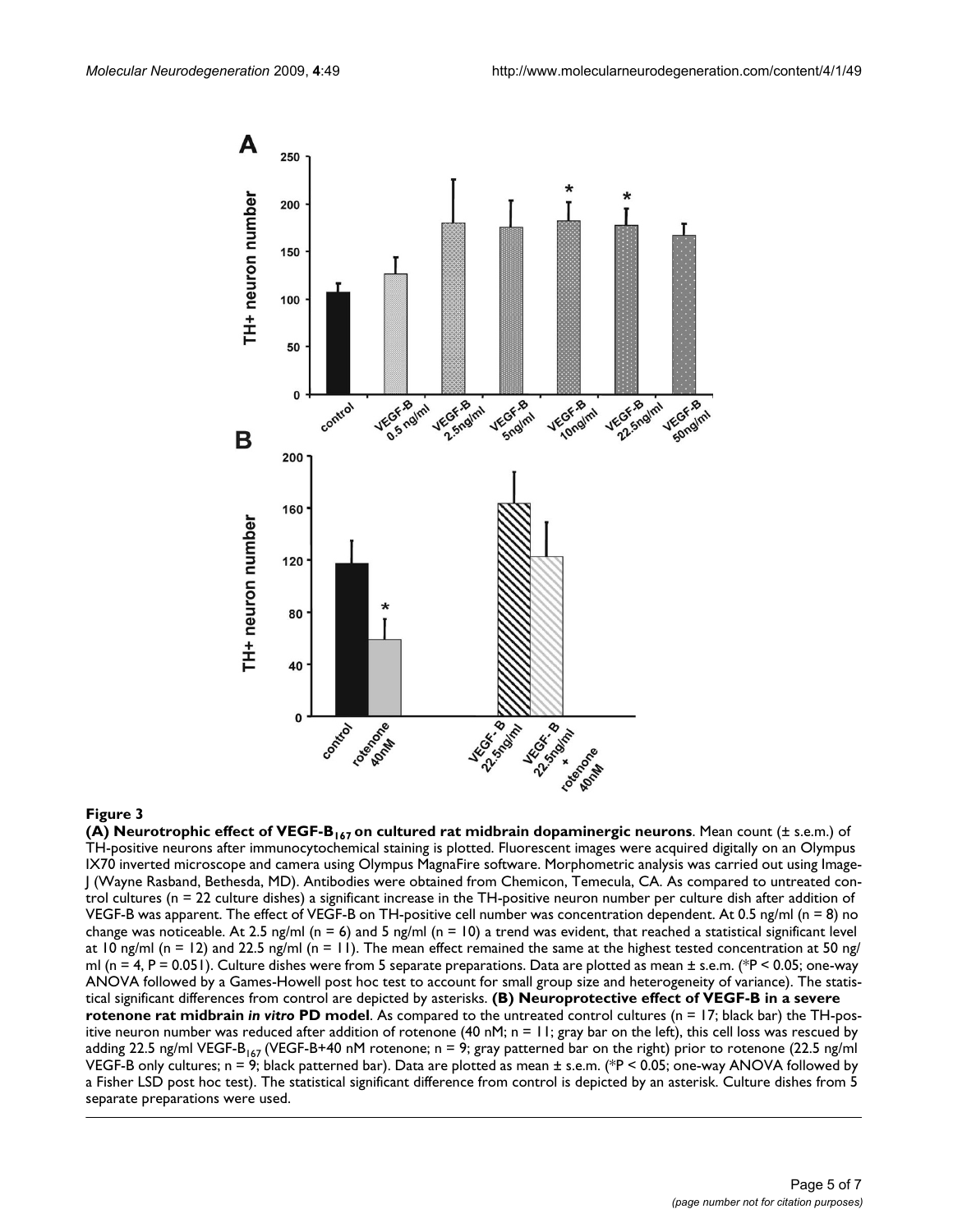maintain survival in a paracrine manner [15]. A similar paracrine scenario is possible in the PD-like neurodegeneration induced in our model system. This hypothesis should be tested in the future. Taken together with our data showing an up-regulation of VEGF-B after rotenone challenge to rat midbrain cultures, these data lead to our hypothesis that VEGF-B may act as an endogenous trophic factor against the neurodegenerative insult in a model of PD.

We investigated the trophic activity further by adding exogenous VEGF- $B_{167}$  (0.5-50 ng/ml; R&D-Systems Inc., Minneapolis, MN) to midbrain cultures on day 6 (VEGF- $B_{167}$  is the more abundant of 2 splice isoforms, VEGF- $B_{186}$ being the other). The cultures were fixed on day 11 and dopaminergic cells were analyzed by tyrosine hydroxylase (TH) immunocytochemical staining [11]. Neuronal numbers were determined by visual observation of randomly chosen fields at 400× magnification, viewed with fluorescent optics to determine immunostained dopaminergic neurons and with phase contrast to determine total cell number. We saw a mean treatment effect of 30% increase in TH-positive cell number per culture dish as compared to the untreated cells, with a trend apparent at 2.5 ng/ml, and statistical significance at 10 ng/ml. The mean effect remained the same at the highest tested concentration at 50 ng/ml (Figure 3A). An experiment using 5 ng/ml of VEGF- $B_{186}$  showed also a significant effect (data not shown). This is likely due to improvement in the native *in vitro* survival of the dopaminergic neurons under artificial culture conditions. Over the course of time *in vitro*, the total number of neurons usually decreases. This is characteristic of primary neurons in culture and likely reflects normal developmental apoptosis and the absence of the full complement of neurotrophic factors. A less likely explanation could be stimulation of neurogenesis, but this has not been demonstrated in the substantia nigra as it has been for the subgranular zone of the hippocampal dentate gyrus [30]. In a second series of experiments we tested additional exogenous VEGF-B in the midbrain culture model using a severe challenge. Exposure to rotenone (40 nM) for 5 days in culture led to a significant reduction of TH-positive neurons per culture dish by  $50\%$  (P < 0.05). A neuroprotective effect against the rotenone challenge on TH-positive neurons was evident (Figure 3B) with pretreatment with VEGF- $B_{167}$  (22.5 ng/ml) 1 hour prior to the toxin.

Neurotrophic factors are promising agents to provide disease modification for PD. This report demonstrates that VEGF-B is a new candidate trophic factor distinct from the GDNF-family of trophic factors, and is activated by neurodegenerative challenges to the midbrain. Strengthening this natural protective response by either adding exogenous VEGF-B or up-regulating the endogenous VEGF-B

levels may have the potential to be a disease modifying therapy for PD. Based on the literature, the VEGF- $B_{186}$  isoform is more diffusible than VEGF-B<sub>167</sub> in vivo [15,31], and therefore may have a greater therapeutic potential. We conclude that the growth factor VEGF-B can improve neuronal survival in a culture model of PD.

### **Abbreviations**

VEGF-A: vascular endothelial growth factor A; VEGF-B: vascular endothelial growth factor B; VEGFR1: vascular endothelial growth factor receptor 1; GDNF: glial-derived neurotrophic factor; TH: tyrosine hydroxylase; PD: Parkinson's disease; MMP9: matrix metallopeptidase 9; IACUC: Institutional Animal Care and Use Committee.

### **Competing interests**

The authors declare that they have no competing interests.

### **Authors' contributions**

TF helped to design the study, analyze data and wrote the manuscript. SZ executed the experiments and helped with design and data analysis. SJS designed the study and contributed to writing the manuscript. All authors read and approved the final manuscript.

### **Acknowledgements**

We thank Alexander D. McCourt and Brandon J. Yee for expert technical assistance; as well as Dr. David Mount at the Bioinformatics Shared Service, Arizona Cancer Center, and the Arizona Research Laboratories, Division of Biotechnology, Genomic Analysis and Technology Core Facility [http://](http://uagc.arl.arizona.edu/) [uagc.arl.arizona.edu/](http://uagc.arl.arizona.edu/) for conducting the gene array analysis and the real time PCR. This work was supported by grants from the University of Arizona UPERRC program (S.J.S.) and the Arizona Biomedical Research Council (T.F.)

### **References**

- 1. Obeso JA, Rodriguez-Oroz MC, Rodriguez M, Lanciego JL, Artieda J, Gonzalo N, Olanow CW: **[Pathophysiology of the basal ganglia](http://www.ncbi.nlm.nih.gov/entrez/query.fcgi?cmd=Retrieve&db=PubMed&dopt=Abstract&list_uids=11052215)** in **Parkinson's** disease. **Suppl):**S8-S19.
- 2. Stocchi F, Olanow CW: **[Neuroprotection in Parkinson's dis](http://www.ncbi.nlm.nih.gov/entrez/query.fcgi?cmd=Retrieve&db=PubMed&dopt=Abstract&list_uids=12666101)[ease: clinical trials.](http://www.ncbi.nlm.nih.gov/entrez/query.fcgi?cmd=Retrieve&db=PubMed&dopt=Abstract&list_uids=12666101)** *Ann Neurol.* 2003, **53 Suppl 3:**S87-S97. discussion S97-9
- 3. Fahn S, Sulzer D: **[Neurodegeneration and neuroprotection in](http://www.ncbi.nlm.nih.gov/entrez/query.fcgi?cmd=Retrieve&db=PubMed&dopt=Abstract&list_uids=15717014) [Parkinson disease.](http://www.ncbi.nlm.nih.gov/entrez/query.fcgi?cmd=Retrieve&db=PubMed&dopt=Abstract&list_uids=15717014)** *NeuroRx* 2004, **1(1):**139-154.
- 4. Savitt JM, Dawson VL, Dawson TD: **[Diagnosis and treatment of](http://www.ncbi.nlm.nih.gov/entrez/query.fcgi?cmd=Retrieve&db=PubMed&dopt=Abstract&list_uids=16823471) [Parkinson's disease: molecules to medicine.](http://www.ncbi.nlm.nih.gov/entrez/query.fcgi?cmd=Retrieve&db=PubMed&dopt=Abstract&list_uids=16823471)** *J Clin Invest* 2006, **116(7):**1744-1754.
- 5. Peterson AL, Nutt JG: **[Treatment of Parkinson's disease with](http://www.ncbi.nlm.nih.gov/entrez/query.fcgi?cmd=Retrieve&db=PubMed&dopt=Abstract&list_uids=18394569) [trophic factors.](http://www.ncbi.nlm.nih.gov/entrez/query.fcgi?cmd=Retrieve&db=PubMed&dopt=Abstract&list_uids=18394569)** *Neurotherapeutics.* 2008, **5(2):**270-280.
- 6. Grothe C, Timmer M: **[The physiological and pharmacological](http://www.ncbi.nlm.nih.gov/entrez/query.fcgi?cmd=Retrieve&db=PubMed&dopt=Abstract&list_uids=17229467) [role of basic fibroblast growth factor in the dopaminergic](http://www.ncbi.nlm.nih.gov/entrez/query.fcgi?cmd=Retrieve&db=PubMed&dopt=Abstract&list_uids=17229467) [nigrostriatal system.](http://www.ncbi.nlm.nih.gov/entrez/query.fcgi?cmd=Retrieve&db=PubMed&dopt=Abstract&list_uids=17229467)** *Brain Res Rev* 2007, **54(1):**80-91.
- 7. Kirik D, Georgievska B, Björklund A: **[Localized striatal delivery of](http://www.ncbi.nlm.nih.gov/entrez/query.fcgi?cmd=Retrieve&db=PubMed&dopt=Abstract&list_uids=14747832) [GDNF as a treatment for Parkinson disease.](http://www.ncbi.nlm.nih.gov/entrez/query.fcgi?cmd=Retrieve&db=PubMed&dopt=Abstract&list_uids=14747832)** *Nature Neurosci* 2004, **7(2):**105-110.
- 8. **Ceregene Announces Clinical Data from Phase 2 Clinical Trial of CERE-120 for Parkinson's Disease** [[http://www.medi](http://www.medicalnewstoday.com/articles/130981.php) [calnewstoday.com/articles/130981.php\]](http://www.medicalnewstoday.com/articles/130981.php)
- 9. Bove J, Prou D, Perier C, Przedborski S: **[Toxin-Induced Models of](http://www.ncbi.nlm.nih.gov/entrez/query.fcgi?cmd=Retrieve&db=PubMed&dopt=Abstract&list_uids=16389312) [Parkinson's Disease.](http://www.ncbi.nlm.nih.gov/entrez/query.fcgi?cmd=Retrieve&db=PubMed&dopt=Abstract&list_uids=16389312)** *NeuroRx* 2005, **2:**484-494.
- 10. Meredith GE, Sonsalla PK, Chesselet MF: **[Animal models of Par](http://www.ncbi.nlm.nih.gov/entrez/query.fcgi?cmd=Retrieve&db=PubMed&dopt=Abstract&list_uids=18273623)[kinson's disease progression.](http://www.ncbi.nlm.nih.gov/entrez/query.fcgi?cmd=Retrieve&db=PubMed&dopt=Abstract&list_uids=18273623)** *Acta Neuropathol* 2008, **115(4):**385-398.